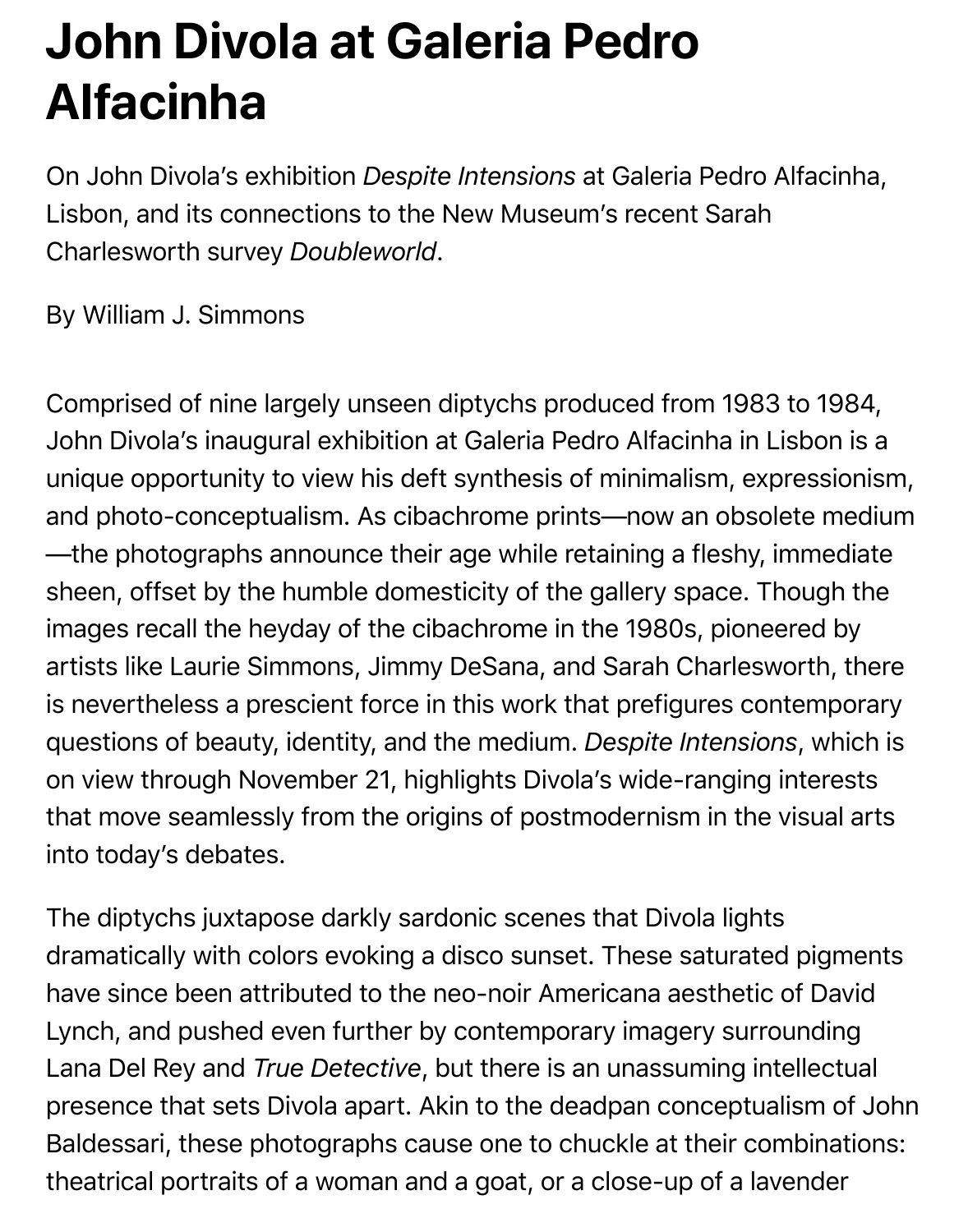dolphin beside a flamboyant cousin of Richard Serra's *One Ton Prop (House of Cards)* (1969). A pairing of a paint-splattered studio with a blockish sculpture on the floor—the kind one would see in canonical images of macho modernists—with a lime-green brick inching toward the edge of a table, signals that something deeply serious is also taking place.

This deliberate precariousness places *Despite Intensions* in conversation with Sarah Charlesworth's recent retrospective *Doubleworld*, which was presented by the New Museum in New York. Her series Modern History (1977–79) and Stills (1980), examples of her simultaneous occupation of analytical conceptualism and proto-"Pictures Generation" appropriation strategies, were highly lauded. Objects of Desire (1983–88) contemporaneous with Divola's project—as well as Charlesworth's final series, Available Light (2012), were conversely characterized as, at best, purely one-dimensional and self-referential commentaries on commodity culture, and, at worst, overly decorative and feminine.

A female artist who makes anything that could be called "pretty" often finds herself placed in the traditionally undervalued arenas of decoration, applied art, luxury goods, or crass commercialism. This is especially true for female members of the Pictures Generation, for whom hyper-intellectual criticality is a prerequisite for inclusion in the canon. Charlesworth, like Divola, does indeed underline the photograph's capacity to become a lush and beautiful object, especially in her use of cibachrome in Objects of Desire; she even matched her lacquered wood frames to the prints, creating what is, at times, an uninterrupted chromatic unison. Similarly, Divola's simple wood frames have their own craft-like connotations. It is exactly in this excess, however, that Divola's and Charlesworth's foundational contribution becomes apparent, inasmuch as they require us to reconfigure our expectations about what kinds of artworks are deemed avant-garde.

Viewing Divola's images in this context clarifies the importance of gendered discourses and value judgments surrounding photo-conceptualism. What